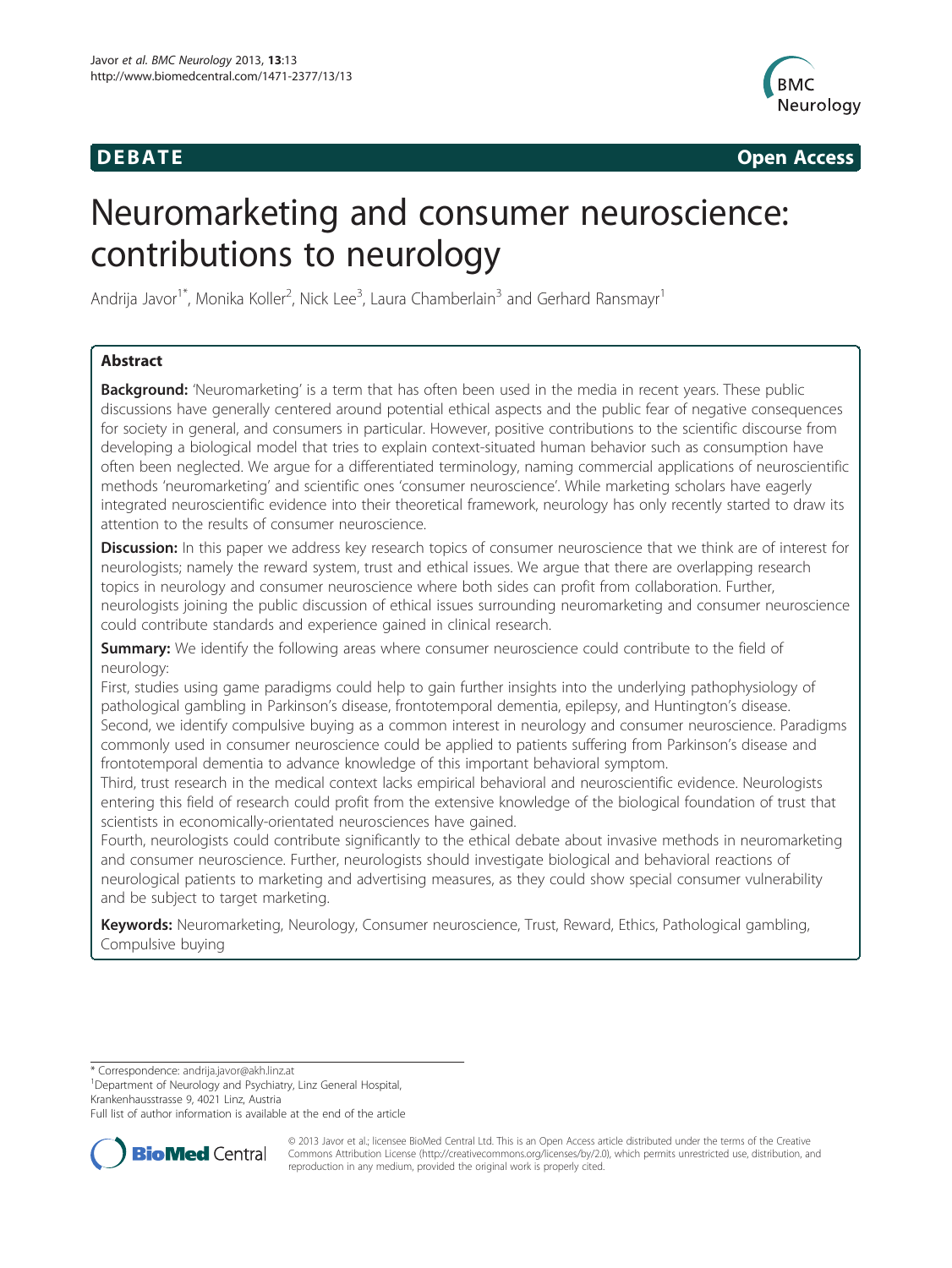# Background

Scientific development in recent years is characterized by an expansion in the application of different and multidisciplinary research modalities in order to answer the various questions of a given scientific field. Of particular interest is the explosion in the use of neuroscientific methods, ostensibly to better understand human behavior in various contexts. This has led to the creation of the term 'neuroculture' [[1\]](#page-8-0), to refer to new scientific branches combining neuroscience with other scientific branches, arts or humanities, examples of this phenomenon include neurophilosophy (e.g. [[2](#page-8-0)]) or neurotheology (e.g. [[3\]](#page-8-0)). Similarly, but in an even more pejorative sense, Tallis [\[4](#page-8-0)] coined the term 'neuromania' to refer to a headlong rush by seemingly all fields of study to embrace neuroimaging, and explain all human phenomena in terms of brain activity. Yet while Tallis [\[4](#page-8-0)], and others critical of the embracing of neuroimaging by various fields of study present powerful caveats against the unquestioning acceptance that human life in all its complexity can be reduced to brain activity, it is undeniable that – when applied properly – neuroimaging has much to offer as an addition to existing scientific tools, techniques, and frameworks [[5\]](#page-8-0).

Of particular interest is brain imaging research in the economic and business disciplines. Indeed, economists were amongst the first social scientists to recognize the potential of neuroimaging, with the development of neuroeconomics [[6-12](#page-8-0)]. Soon after the first neuroeconomic papers had been published, marketing scholars discovered the potential of neuroscientific methods as a new research approach beside the classical qualitative and quantitative methodological spectrum in the social sciences. Early on in the field's development, the term 'neuromarketing' research was suggested in order to categorize studies in the interdisciplinary field between economics, psychology, biology and medicine [\[13\]](#page-8-0). However, in the ensuing decade, multiple definitions of neuromarketing appeared to develop, even as neuroscientific and radiological advances expanded the array of tools available to researchers in this fledgling field [\[14-16](#page-8-0)].

Generally speaking, neuroscientific methods are used to study consumer behavior and the decision-making processes in purchasing acts [\[17](#page-8-0)], to better understand psychological phenomena and emotions in purchase decisions, as well as provide a more comprehensive assessment of the efficacy of marketing phenomena like advertising, consumer competitions, and product placement, by analyzing the underlying neurobiology [\[18](#page-8-0)]. Such studies are per se purely academic, although they clearly try to develop and derive recommendations for practical marketing. Independently, there are many businesses offering neuroscientific methods under the umbrella term 'neuromarketing'. Often, the services offered by such firms, and their explanatory power, appear

exaggerated in advertising and one only has to have a cursory understanding of neurophysiology to see that many of the outlandish claims made in the popular press about how neuroimaging can identify complex phenomena such as 'love', or behaviors such as purchasing, to be far overblown [\[19](#page-8-0)]. A recent study identified over 150 such companies [[20](#page-8-0)]. An analysis of 16 companies identified through an internet search revealed that 5 of them offered fMRI, 9 EEG and 12 Galvanic-Skin response and other tests of the autonomic nervous system as methods [[21](#page-8-0)].

Of course, the application of neurophysiological methods as adjuvant instruments to behavioral data in marketing research is not entirely new, but has attained media presence in last decade by the use of easily-discussed imaging methods such as functional magnetic resonance imaging (fMRI), and the special influence that brain images have on nonneuroscientists [[22](#page-8-0)]. In 2008, Hubert and Kenning reported more than 800,000 Google hits for the term 'neuromarketing' [\[23](#page-8-0)], and in 2012, the same search yields over 1.4 million hits, underlining the continuing interest in this topic.

This development has further led to a discussion about ethical aspects of neuromarketing not only in scientific communities, but also in the general media [[24,25](#page-8-0)]. Suddenly, journalists and by extension consumers appear to fear that market researchers might be able to analyze their private thoughts and emotions during purchase, and even be able to influence them to buy (e.g. [[26](#page-8-0)]). This fear is not new though, and appears to be broadly similar to earlier fears over subliminal advertising (for an overview see [\[27\]](#page-8-0)), even though this idea was later debunked (e.g. [[28](#page-8-0)]). Of course, traditional market research has always been interested in analyzing and predicting purchase behaviors, but the advent of high-profile neuroimaging studies seems to have driven an explosion in public attention. Given the lack of knowledge on how experimental studies including marketing research are in fact performed, the general public are easily frightened. These ethical concerns have been further inflamed by the foundation of more and more enterprises (especially in the United States) offering neuromarketing as a service.

Unfortunately, debates over neuromarketing tend to lack a differentiation between scientific and commercial forprofit applications [[29](#page-8-0)]. Especially in the public ethical discussion, it is important to distinguish academic studies that use neuroscientific methods from those purely for the purposes of commercial marketing. It is not taken into consideration, that scientific studies often focus on the consumer's point of view, while commercial ones try to apply findings in order to sell a product. In particular, human beings do not act in a vacuum, and human behaviors are almost always context-laden. Much human behavior occurs within a consumption context, and it has been argued that incorporating such a context to neuroscientific work can also be of significant benefit [\[5,19,29](#page-8-0)].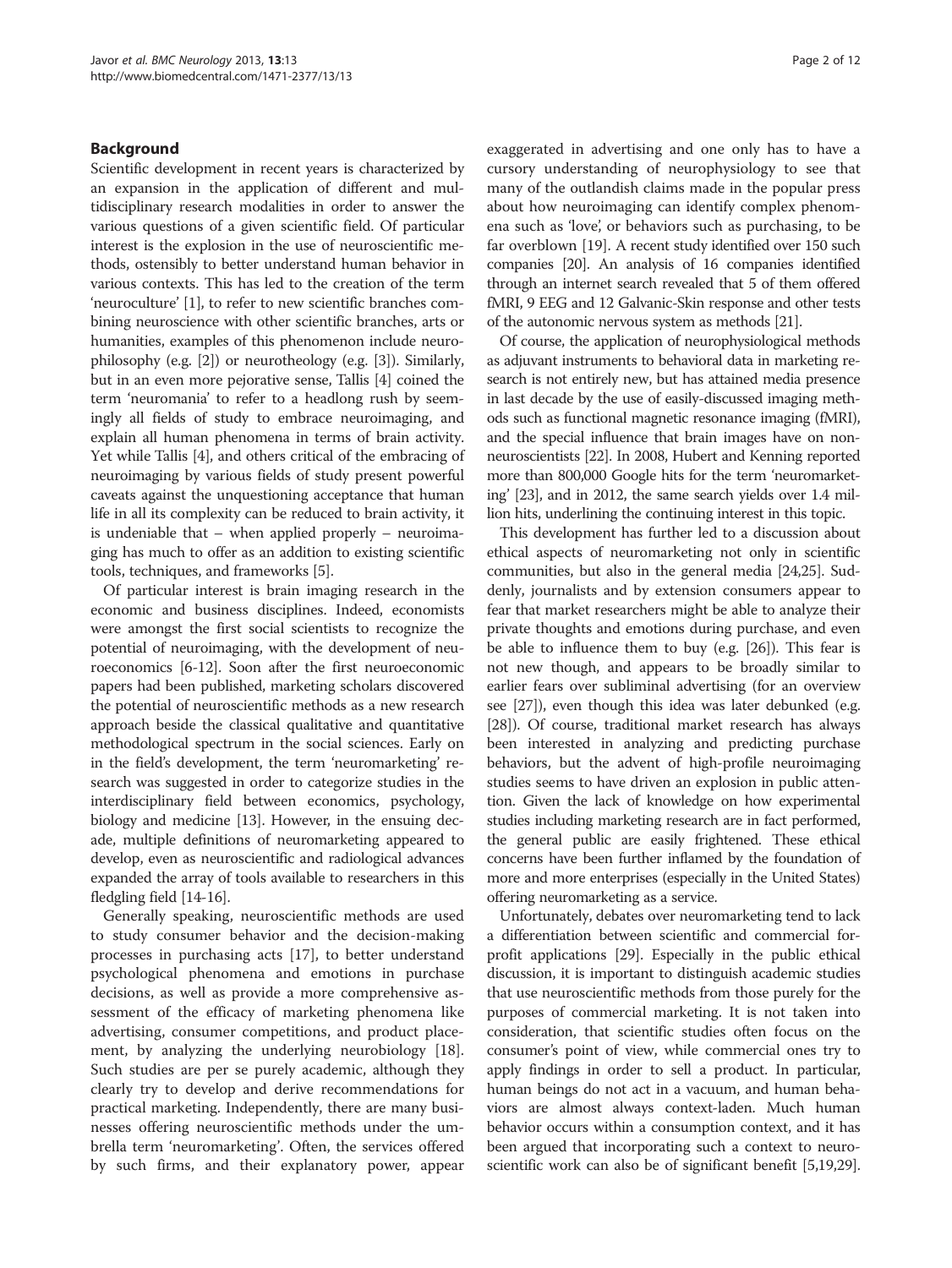Academic studies in neuromarketing have a highly interdisciplinary character. Knowledge from marketing management is tied together with psychological knowledge and different medical fields (above all neurology, psychiatry and radiology). As the general media mostly address commercial marketing when reporting about neuromarketing, it is essential to decouple these two entities and to controvert the mechanistic public opinion about the brain-behavior relationship by terming the scientific branch 'consumer neuroscience' [\[14,19,20\]](#page-8-0). A similar debate about adding the 'neuro-'prefix to other behavioral sciences and the consequences of this 'neuromania' has been led lately by several authors in leadership research [\[14,19,30\]](#page-8-0).

Furthermore, among scientists and journalists, there is an ambiguous view of neuromarketing. Beside a group of advocates, who represent the opinion that neuromarketing would lead to product improvement and therefore is beneficial for consumers [[24,25\]](#page-8-0), there are numerous critics [[31](#page-8-0)-[33](#page-8-0)]. For example, an editorial in 'Nature Neuroscience' stated that: 'Neuromarketing is little more than a new fad exploited by scientists and marketing consultants to blind corporate clients with science.' [\[34,35](#page-8-0)]. Hence, we strongly suggest a discussion of both what neuromarketing can and cannot do, and also what it should and should not do, involving experts from both business and neuroscientific research as well as ethicists and philosophers. Willingham and Dunn [\[36\]](#page-8-0) elaborated ways of integrating brain imaging data into social psychology theory. A similar synthesis of brain imaging data and marketing theory still has to be developed. The results of such a discussion could then be presented to the public and would lead to an informed public view of neuromarketing.

Research in the field of what was termed above 'consumer neuroscience' has on the other hand generally been positively accepted within the academic community. However, while marketing scholars have eagerly integrated neuroscientific evidence into their theoretical frameworks, medicine is reluctant to adopt the results of consumer neuroscience. First attempts to transfer knowledge between neuroeconomics and psychiatry have been recently published [\[37\]](#page-8-0), but it is clear that a joint discussion of how knowledge gained in 'consumer neuroscience' can contribute to a broader field of science, including especially biology, neuroscience, psychiatry and neurology, is still scarce. Despite this, findings from consumer neuroscience studies are significantly contributing to all behavioral sciences, especially by focusing on the interaction of cognitions and emotions in human behavior [[38](#page-8-0)-[40](#page-8-0)].

## **Discussion**

As such, the results of consumer neuroscience research can be fruitful for both scientific and clinical neurology for a number of reasons. Behavior has always been a major topic in neurological and psychiatric research and has led

to the subspecialty of behavioral neurology, which manages the diagnosis of, and therapy for, behavioral symptoms of neurological disorders, e.g. dementia, depression, psychosis, anxiety, obsessive-compulsive disorder, attention deficit/hyperactivity disorder, autism, and agitation through neuropsychological and neurophysiological methods (including neuroimaging) [\[41\]](#page-8-0). Further, human behavior and the activities of daily living (ADL) are included in several diagnostic classifications and rating scales (e.g. ICD-10, DSM IV, Schwab and England activities of daily living scale). Consumer behavior research is considered a behavioral science and studies humans in these daily activities and in real-world settings. Neuroeconomics and consumer neuroscience investigate neural correlates of human behavior related to job performance, social and consumption behavior. Behavioral neurology may obtain a more comprehensive understanding of human behavior by incorporating insights from interdisciplinary approaches like consumer neuroscience, that analyze behavior relevant to the real world (see also [[42](#page-8-0)]).

Consumer neuroscience has so far studied a large number of neurobiologically-oriented topics, and as such a complete review would be out of our present scope. Rather, we chose to concentrate on three topics that appear to be of most relevance to neurologists. We focus on (1) the reward system and its relations to brand preference and decision-making in purchasing, as it plays an important role in several neurological diseases and their behavioral symptoms. Further, we explore (2) the neurobiology of trust, as it is the basis of every patientphysician relationship and therefore of special interest to any physician. Finally, we include a discussion of (3) the ethical aspects of neuromarketing, since they dominate public debate in this field.

The three key topics will be briefly summarized and discussed in terms of their relevance to neurology in subsequent sections of this paper. In doing so, we try to make clear that the ecologically-valid research settings available in marketing research contexts can add significantly to neurology. As such, on the one hand, the findings of consumer neuroscience that we present in this paper might initiate further neurological and clinical research in an interdisciplinary setting. On the other hand, neurologists might be increasingly interested in joining the public discussion about neuromarketing and its ethical concerns. Both outcomes would be of significant benefit to both scientific research and general social progress. The paper aims at providing the basis for an enhanced two-way discussion instead of the one-way path currently active.

### Consumer neuroscience and the reward system

Two major brain systems are considered to be fundamental to almost all human behavior; the reward approach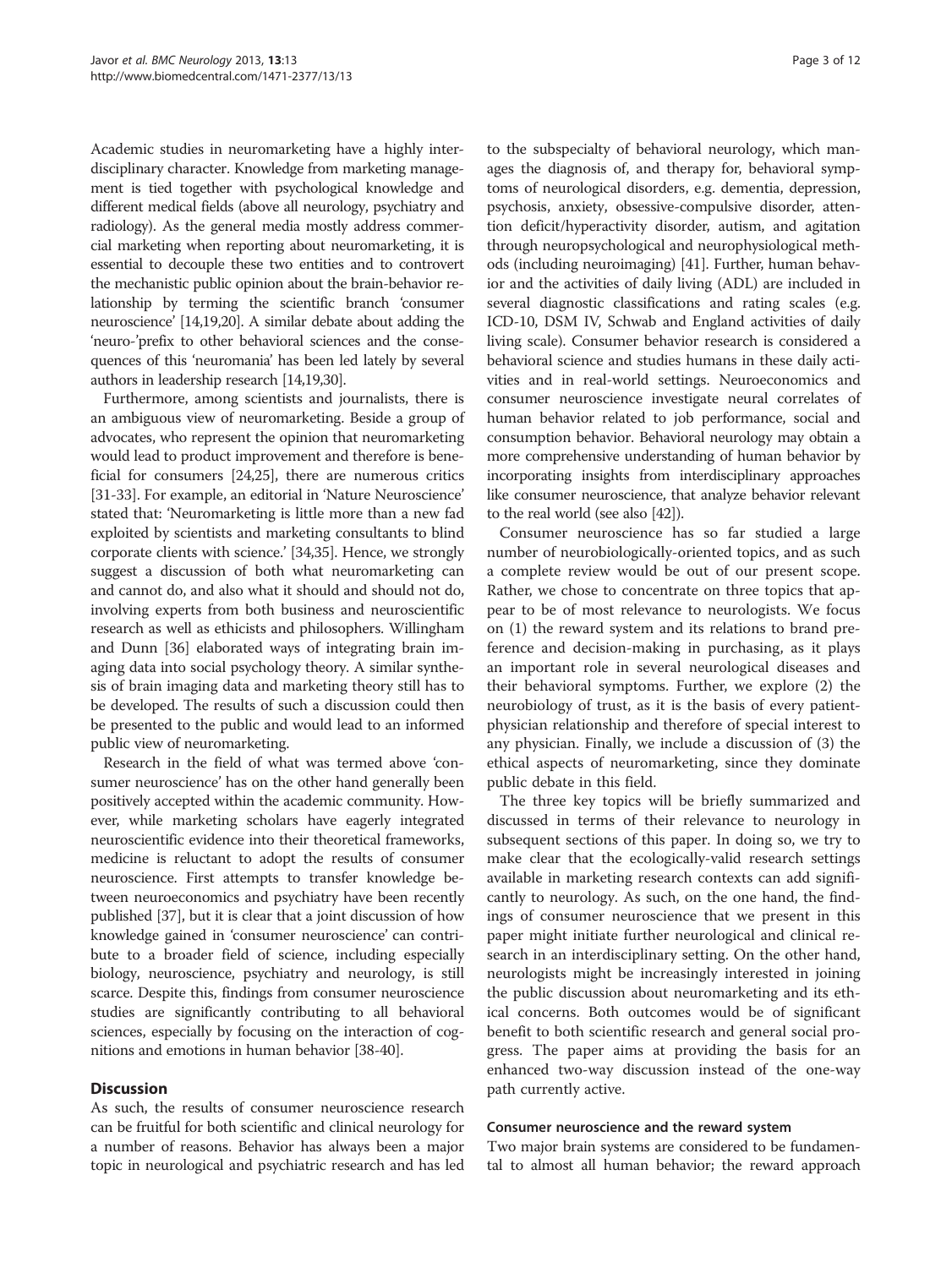(pleasure-seeking) and the loss/pain avoidance systems [[43,44](#page-9-0)]. The neurobiology of the reward system is based on the meso-limbic pathway, which extends from the ventral tegmental area (VTA), through the nucleus accumbens (NACC) and the limbic system, to the orbitofrontal cortex (OFC), while anticipation of loss, pain or punishment activates the insula [\[45-48\]](#page-9-0), for a review see [\[49,50](#page-9-0)]. Differential roles for these brain areas have been recently detected and are summed up as the 'Schultz Theory' [[51](#page-9-0)]. The nucleus accumbens seems to play a role as an integration site, receiving impulses from the OFC, which represents reward expectations, the amygdala (responsible for reward conditioning), and dopamine neurons, all of which play a role in reward prediction. The VTA and substantia nigra show a high density of dopaminergic neurons. Brain stimulation studies have shown that activation of these dopaminergic systems leads to feelings of , well being' [[52](#page-9-0)]. Outputs of the striatum to the VTA code for mismatch between predictors and reward.

Behavior is closely related to the reward system. In animals, basic rewards like food, drink and sexuality are predominant goals to be achieved through behavior. However, in humans more abstract forms like financial and social rewards (success, social status, culture etc.), or drugs that interfere with the neurophysiology of the reward system, are also main targets. In addition, certain physical objects, like cars [\[53\]](#page-9-0) or money [\[54](#page-9-0)] can be rewarding. There is a considerable inter-individual variance in the sensitivity to reward stimuli [\[55\]](#page-9-0). In classical marketing as well as in consumer neuroscience, major research topics include the purchasing act and how this behavior is influenced, for example by the preference for a certain brand, although how brands effect consumer decisions is still a matter of debate [[56](#page-9-0)-[58](#page-9-0)].

The neurobiological basis of brand preference has been a research topic from the beginning of consumer neuroscience, and remains so today. The dorsolateral prefrontal cortex (DLPFC) is thought to be prominently active in the representation and integration of goals and reward information [[59](#page-9-0)] and might initiate, through connections to the mesolimbic system, reward-motivated behavior [[60](#page-9-0)]. The function of the ventromedial prefrontal cortext (VMPFC) is however still debated in neuroscience literature. Most authors suggest an important role in decision-making, especially in choice tasks [\[61\]](#page-9-0).

In consumer neuroscience the VMPFC is studied in the context of brand preference. Paulus and Frank [\[62\]](#page-9-0) postulated that this region plays a key role in preference judgments, while other authors presented data challenging this hypothesis [[63](#page-9-0)]. McClure et al. [\[64\]](#page-9-0) examined the brand preference for Pepsi and Coca-Cola drinks by means of fMRI. Finding that in blind tastings, no difference between the response in the brain appeared. However, in open tastings (when subjects could see the brand), limbic structures like the hippocampus and the DLPFC showed enhanced activity, presumably according to brand preference. One conclusion of this experiment is that preference is processed in different brain areas depending on the source of information: the VMPFC is active when preferences were based on sensory information only (taste), while the hippocampus, the DLPFC and the midbrain showed enhanced response when judgments were based on both sensory inputs and the brand. This study, among others, suggests the importance of emotionalizing for the success of a brand [[54](#page-9-0)] and hints at subconscious and purely emotional aspects involved in consumption behavior.

Purchasing is a behavior at least partly determined by the reward system. The pros (reward of buying) and cons (displeasure of paying) have to be weighed up against each other in the sense of a hedonic competition between pleasure and pain [[65](#page-9-0)]. Purchasing acts are preceded by an activation of the nucleus accumbens, which correlates with product preferences, while high prices can lead to an increase of insula activation in the sense of an anticipation of loss [[66](#page-9-0)]. An increase in the BOLD (blood oxygen level dependent) response measured by fMRI in the insula cortex can further precede a negative product choice [[66](#page-9-0)-[70](#page-9-0)]. Thus, preferred brands can be seen as a reward stimulus, and may impair strategic reasoning, probably by a reduced activity of the DLPFC [\[71](#page-9-0)]. These preferred brands also seem to activate the reward system more than others [[72](#page-9-0)], while the price of a product directly affects neural reward signals through an increased expectation [[73](#page-9-0)]. Read in conjunction with the previously mentioned article of Knutson et al. [\[66\]](#page-9-0) a high price can therefore either lead to an anticipation of loss, or to a reward through a high anticipation of utility.

A paradigm commonly used in animal research is conditioned preference. Here, a preference for a neutral stimulus is created by rewards. Johnsrude et al. [[74](#page-9-0)] adapted this approach to human volunteers with unilateral anterior temporal lobe resections, and by doing so created evidence for a role of the amygdala in reward conditioning. A relevant question in this context concerns the degree to which unconscious stimuli can influence behavior [\[75\]](#page-9-0). Although there are theories regarding how brand preference is built over time [\[76\]](#page-9-0), a functional brain imaging study about how brand preference can be conditioned by marketing tools such as advertising has, to the best of our knowledge, not been realized yet. While such a study is certainly challenging concerning the experimental design, it would be an interesting field for future research. In fact, recent fMRIstudies [\[77,78](#page-9-0)] indicate celebrity endorser credibility has a modulating effect on product preferences and memory. Celebrity endorsement is a widely used technique in advertising, hence the results of these fMRI-studies could build the basis for a more detailed investigation of advertising's effects on both product and brand preferences.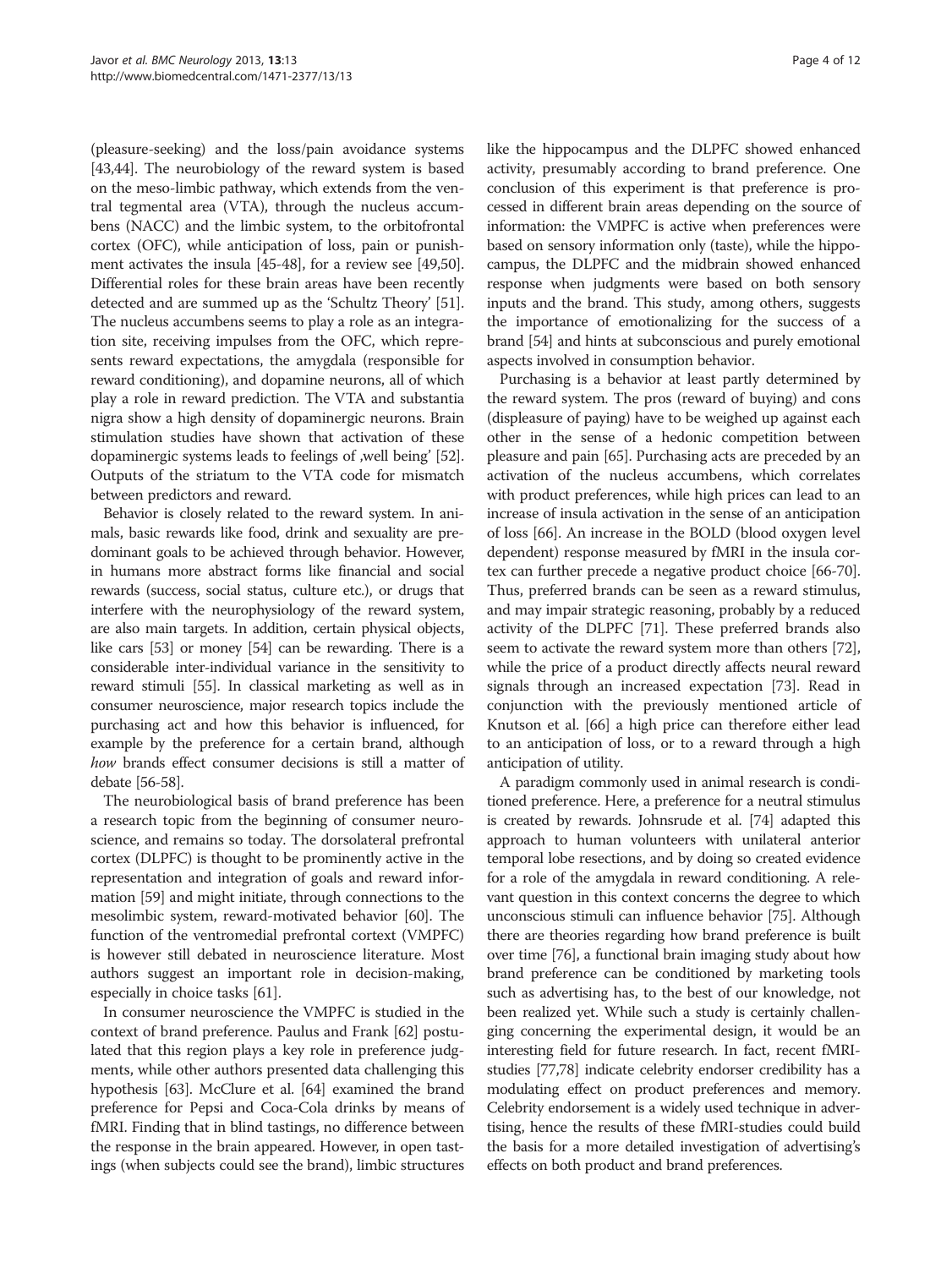To sum up, through the study of purchasing acts and brand preference, general and consumer neuroscience have gained significant knowledge about the reward system, frontal brain regions and their relevance to decision-making. Although there are lesional studies on brand preference and purchasing behavior, a research gap seems to exist, as how neurological diseases affect behavior and decisions in this context.

# Implications for neurology

The reward system is related to a set of behavioral anomalies that are frequently found in neurological diseases, like impulsive-compulsive disorders, including pathological gambling and compulsive buying. As there are both neurologists and consumer neuroscientists involved in research of these behavioral patterns, we think that these contexts offer an opportunity for interdisciplinary research. Pathological gambling is characterized by a loss of control over gambling, deception about the extent of one's involvement with gambling, family and job disruption, theft, and chasing losses, or the effort to win back money lost while gambling [[79](#page-9-0)]. It is frequent in Parkinson's disease [[80](#page-9-0)], restless legs syndrome [[81](#page-9-0)], frontotemporal dementia [\[82](#page-9-0)], epilepsy [\[83](#page-9-0)] and Huntington's disease [\[84\]](#page-9-0) and might be the consequence of a neurodegenerative or iatrogenic impairment of reward pathways [[85,86\]](#page-9-0). Pathological gambling is also associated with a reduced activation of the mesolimbic reward system in functional brain imaging [[87](#page-9-0)]. It has already been suggested that psychiatry should adopt findings from neuroeconomics, especially in pathological gambling. '...Experimental paradigms derived from NE [neuroeconomics], such as economic exchange games, can be usefully applied to understand psychiatric disorders...' [[88](#page-9-0)]. We argue that behavioral neurologists should investigate patients suffering from a neurological disease with a higher incidence of pathological gambling using game paradigms of neuroeconomics and paradigms involving brands and purchasing acts of 'consumer neuroscience' to learn more about the underlying pathophysiology.

Compulsive buying is a highly debated disorder in the psychiatric field, as its classification as a behavioral addiction or an impulse control disorder is still unclear [[89\]](#page-9-0). Compulsive buying is defined as 'a tendency to be preoccupied with buying that is revealed by repetitive buying and a lack of impulse control over buying', with an incidence of 5.8% in the United States [\[90](#page-9-0)]. It is considered to be related to the reward system [\[91](#page-9-0)]. A higher incidence for this behavior has been reported in patients suffering from Parkinson's disease [[80](#page-9-0)] and frontotemporal dementia [\[92](#page-9-0)]. Further, there is a co-occurrence between depression and impulsive-compulsive buying [[93\]](#page-9-0), which supports the theory of an impaired reward system in depressed patients [[94\]](#page-9-0). A recent consumer

neuroscience study was able to show a difference in the activation of the reward and loss/pain avoidance system between compulsive and non-compulsive buyers. The former showed a higher activity in the nucleus accumbens and a lower activation of the insula during the presentation of a product and its price than non-compulsive buyers [\[95\]](#page-9-0). A study about the responsiveness to brands and advertising of neurological patients suffering from compulsive buying behavior could further advance knowledge in behavioral neurology.

# Trust

Trust is a basic human phenomenon, essential for humans if they are to live among unknown others, and therefore is vital for the functioning of modern societies [[96,97](#page-9-0)]. Multiple definitions of trust exist, but most somehow refer to trust as a behavior [[98](#page-9-0)]. Trust behavior involves the voluntary placement of resources at the disposal of a trustee with no enforceable commitment from the trustee. This situation can either be beneficial for both sides, if the trustee reciprocates, or lead to loss for the trustor if the trustee is opportunistic. Trust thereby involves the risk of betrayal. Recent research indicates that distrust is unlikely to be simply the absence of trust, but a distinct phenomena itself, which makes it possible to have a certain degree of trust and distrust at the same time [[99\]](#page-10-0). However, one of the most challenging tasks in research involving human behavior is the operationalization of trust/distrust. In neuroeconomic research the trust game and the evaluation of trustworthiness of faces are common methods  $[100, 101]$ <sup>a</sup>.

A detailed review of literature on trust is well beyond the present scope. In what follows then, we give an overview of biologically-orientated literature on trust. For greater detail we refer readers to a number of reviews that can be read in conjunction with the present piece (e.g. [\[102](#page-10-0)-[104](#page-10-0)]).

Trusting an unknown person requires an individual to perform a number of stepwise evaluations. Each of these steps is associated with distinct brain areas.

- *Trustworthiness evaluation*: By visual perception of key anatomic features of the other person's face his or her trustworthiness is assessed. This can lead to uncertainty, ambiguity or fear. During this process the amygdala and the insula cortex show activation in fMRI scans [[105](#page-10-0)-[107](#page-10-0)].
- Prediction of the other person's future action: At this stage, questions as to the likelihood of trust reciprocation, deception, prior knowledge of this person, or prior experience of trusting unknowns are evaluated. Here, theory-of-mind regions such as the paracingulate and the medial prefrontal cortex, as well as memory regions (e.g. amygdala and hippocampus) are active [\[108](#page-10-0),[109](#page-10-0)].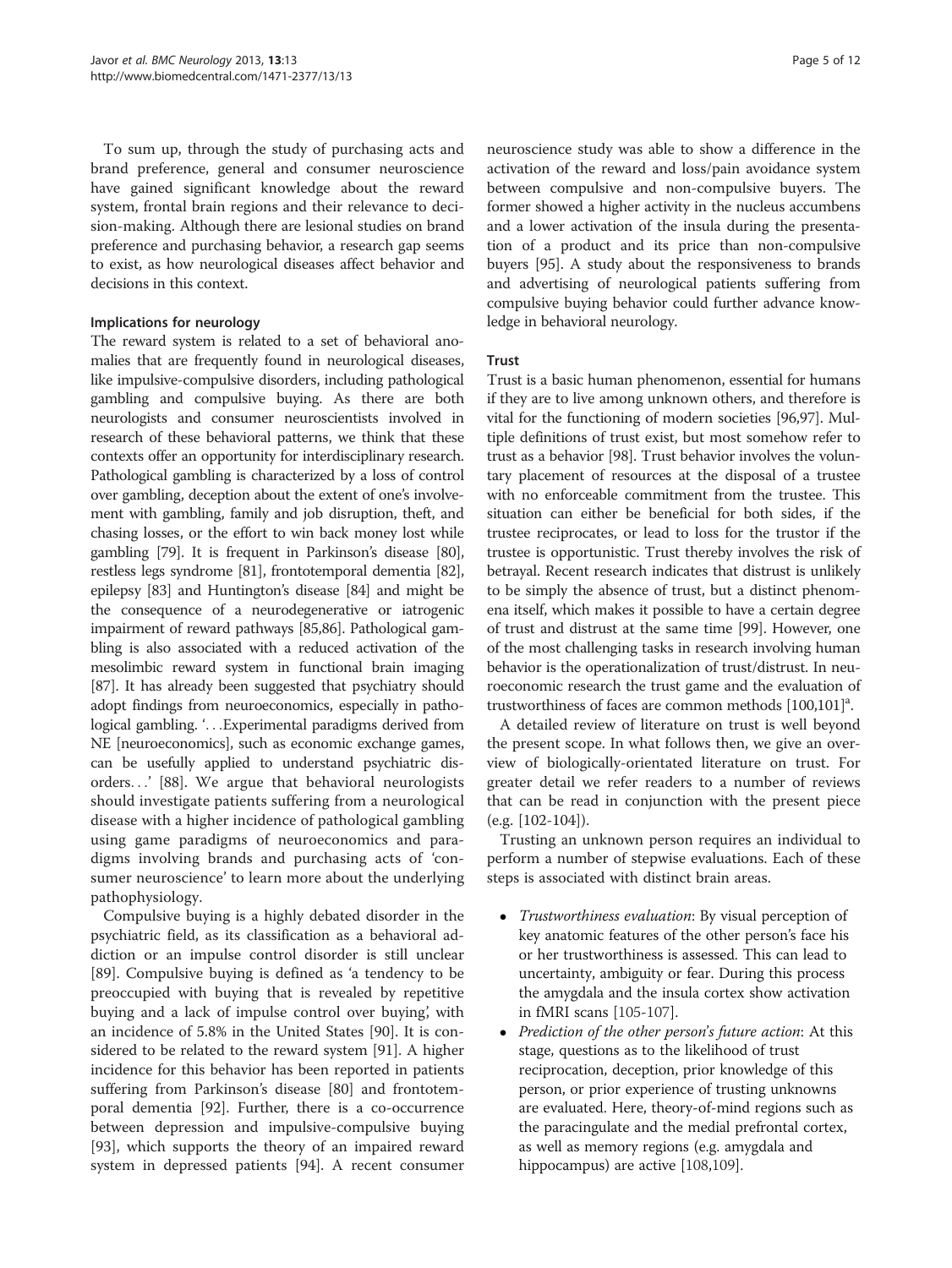- Calculation of future reward: Here, the neurobiological reward system is relevant, as the individual assesses the likely reward of their trusting behavior. This system is discussed above (see also e. g. [[106,107,110](#page-10-0)]).
- Processing of cognitive conflict is associated with activation in the anterior cingulate cortex [[104](#page-10-0)-[106](#page-10-0)]. In trust situations this area is active, because the risk of betrayal and the possible reward of a beneficial outcome have to be weighed up against each other.

Besides these specific brain areas, several neurotransmitters and hormones modulate trusting behavior (for a review see [[104\]](#page-10-0)). Oxytocin, a neuropeptide that plays an important role in social approach behavior, has been found to be associated with trustworthiness [[111\]](#page-10-0) and to increase trust when administered intranasally [\[112](#page-10-0)]. Oxytocin leads to an increase of dopamine levels [\[113](#page-10-0)], and dopamine is thought to be the main neurotransmitter of the reward system [[114\]](#page-10-0), which plays an important role in trust (see above). Recent literature suggests, that the prosocial effects of oxytocin might be context dependent in the sense, that oxytocin acts predominantly on behavior towards members participating in a group in contrast to out-group members [\[115](#page-10-0)-[117](#page-10-0)]. Cortisol, a stress hormone, has only recently been associated with trust and seems to play an antagonistic role to oxytocin [\[118\]](#page-10-0). Further, a gender difference in trust has been proposed, and several surveys show that men trust more than women, (e.g. [\[119\]](#page-10-0)). Women also exhibit different brain activation patterns in a trustworthiness evaluation task [\[120\]](#page-10-0), and trust related brain areas (e.g. caudate nucleus) differ in size between the genders [[121\]](#page-10-0). Furthermore, gender dimorphisms for distrust have been reported [\[122](#page-10-0)].

In marketing research, consumer trust is a key focus. The perceived trustworthiness of brands is seen as the main basis for brand loyalty, which indicates a certain purchase consistency and brand performance [[123,124](#page-10-0)]. Furthermore, research involving trust in advertisements, as well as trust in online environments (e.g. offers and websites) has flourished in recent years [\[120,125-127](#page-10-0)]. Trust in relationships between marketing operatives (e.g. industrial purchasers and sellers) is also a key theme in research [[128,129](#page-10-0)]. However, even though trust is commonly cited as a major research topic in consumer neuroscience (e.g. [[29\]](#page-8-0)), experimental data in this area has mostly been acquired by scientists involved in neuroeconomics and decision neuroscience (e.g. [\[130\]](#page-10-0)).

### Implications for neurologists

In recent years, economically-orientated sciences have shed light on the neurobiology of interpersonal trust through questionnaires and gaming paradigms. Medical research at the same time has focused on the important role that trust plays in the patient-physician relationship, as health outcomes of several diseases have been shown to be associated with trust in physicians [\[131,132](#page-10-0)]. Several studies also showed a positive impact of a patient's trust in physicians on patient satisfaction, therapy adherence and continuity of care [\[133-135](#page-10-0)]. Being comforting and caring, demonstrating competency, answering questions, and explaining diagnosis and therapy to the patient has been shown to increase trust [[136](#page-10-0)]. Multiple neurological diseases lead to an impairment of trust-relevant brain areas and/or a disequilibrium of associated hormones. Depression leads, on the one hand, to structural changes in the caudate nucleus and other trust-related brain areas and, on the other hand, to hypercortisolemia [[137,138\]](#page-10-0), and should therefore theoretically impair trust on the basis of these two mechanisms. As the reward system is part of the brain's trust network, it seems plausible that diseases affecting the dopaminergic pathways could also impair trust behavior. Further, there are several neurological diseases affecting frontal brain regions, e.g. frontotemporal dementia and other neurodegenerative diseases as well as certain types of epilepsy, that could lead to lower trust. Empirical behavioral data (e.g. using the trust-game or paradigms, where trust of sale-offers and brands is assessed) is needed to test this hypothesis and can be seen as an opportunity for a fruitful collaboration of neurologists or psychiatrists with researchers in consumer neuroscience. A transfer of knowledge would certainly be profitable for both sides, as it would lead, on the one hand, to new insights into the neurobiology of trust. On the other hand, neurologists could identify diseases leading to lower trust in physicians and deduce guidelines to improve communication with, and therapy adherence of, these patients.

### Ethical aspects from a neurological perspective

Marketing-related topics such as target marketing or consumer vulnerability have traditionally elicited concerns leading to vital scientific and public discussions about the fundamentals of marketing from an ethical perspective (see, e.g., [[139\]](#page-10-0)). Ethical evaluations of alternative concepts, models and methodologies applied in marketing have created a discourse in both industry and society. Especially, when it comes to the marketing of pharmaceutical products [\[140\]](#page-10-0).

As the field of consumer neuroscience and neuromarketing is still new, a comprehensive ethical discussion is vital. In keeping with this, there is a steadily growing number of studies dealing with the ethical aspects of neuromarketing. Potential ethical dilemmas covered in such work include whether technology such as neuroimaging should be employed in an effort to maximize profit [\[141](#page-10-0)], and also whether the findings of neuromarketing research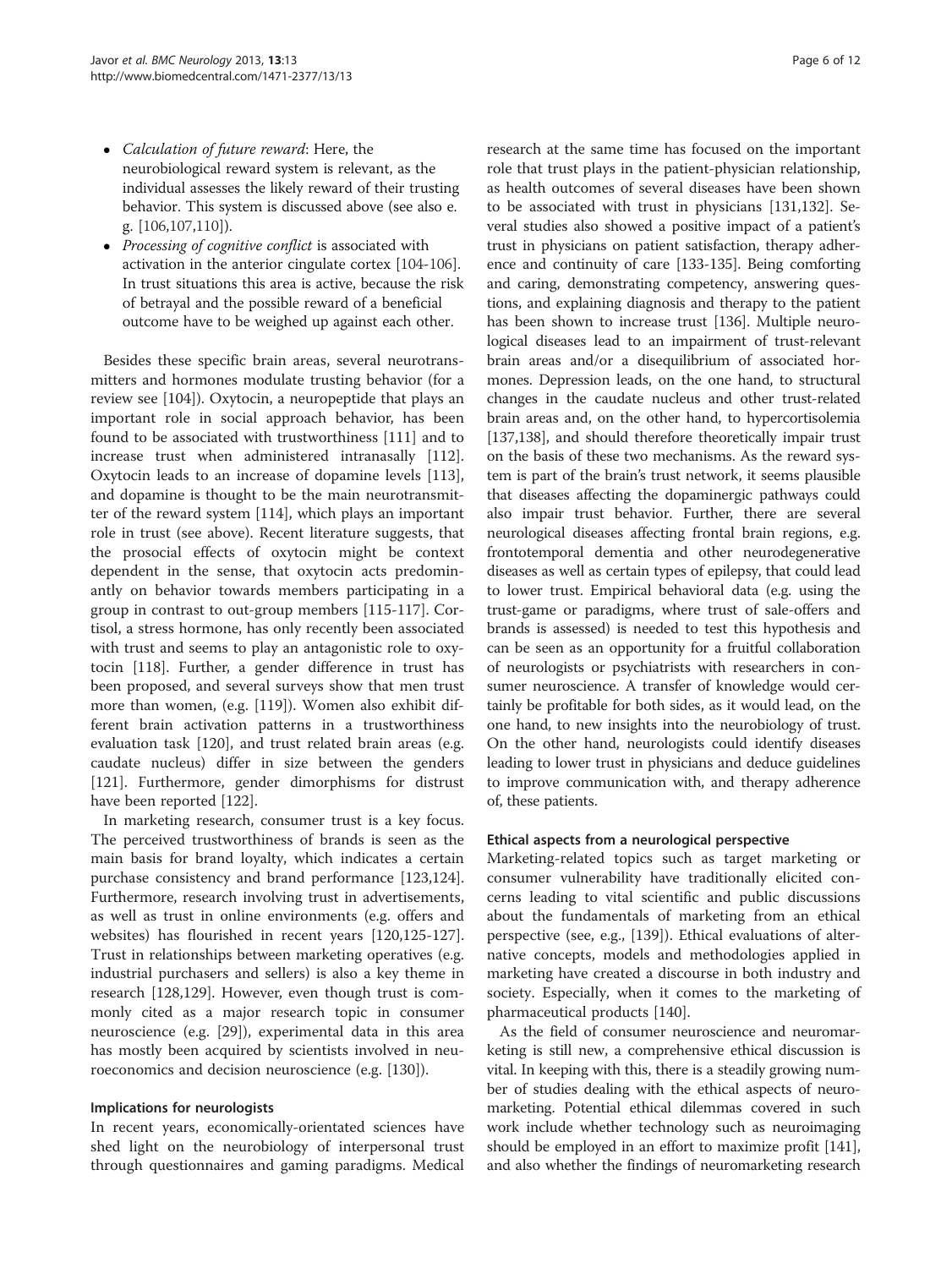can be seen as a violation of individual consumer rights such as privacy [\[67\]](#page-9-0). Notwithstanding the common confusion over commercial and scientific approaches to neuromarketing as discussed previously, consumer neuroscience on the other hand has to deal with similar ethical problems as other neuroscientific fields (for an introduction to general neuroethics we recommend [[142](#page-10-0)]).

The question of whether neuroscientific methods should be used for the sole purpose of increasing profit can be seen as the starting point of any ethical consideration on the subject of neuromarketing [\[141\]](#page-10-0). However, any attempt to commercialize neuroscience should be of interest to neurologists. From a medical perspective, doctors participating in neuromarketing could lead to a loss of prestige of physicians in general [[21](#page-8-0)] or to the occurrence of conflicts of interest. In particular, publication bias, the phenomenon of positive results being published more frequently than negative results, plays a role in any industrysponsored research [\[143\]](#page-10-0). Reports suggesting that industry may alter, obstruct, or stop publication of negative results have been published [\[144,145](#page-10-0)]. These ethical problems that occurred in studies sponsored by the pharmaceutical industry might also manifest in neuromarketing studies.

In an ethical sense, neuromarketing should thoroughly be evaluated based on the potential added-value it might have for product improvement (for example by better knowledge of the consumer's preferences), compared to the sole purpose of maximizing profit [[67](#page-9-0)]. Long-term entrepreneurial success is a primary objective of most economic models. With this in mind, it is natural that it is also the aim of scientific marketing research to discover as much as possible about consumer behavior in order to be able to derive recommendations for improved economic actions. Therefore, it is necessary to instigate a detailed ethical discussion about marketing research and practice and ethical standards [\[146-150\]](#page-10-0), that includes marketing scientists, practitioners, ethicists and possibly neurologists, who could add methodological knowledge and experience in ethical aspects of clinical research to the discussion. These standards, on which all parties consent, should be applicable to marketing research, applied neuromarketing, and scientific research in the field of consumer neuroscience.

In clinical science, standards of how to protect study participants and provide security of personal data have long been established. For example, ethical guidelines based on the Helsinki Declaration have been institutionalized [\[151\]](#page-10-0). However, since they are not classed as medical research, it is possible that some neuromarketing studies do not comply with any ethical declarations. Although the majority of methodologies applied within the frame of neuromarketing are not physically invasive, detailed information provided prior to participation, and written consent given for the use of the results exclusively as stated,

are compulsory [[67](#page-9-0)]. All these items should be explicitly stated in a set of rules [\[152\]](#page-10-0).

The growing media coverage of the topic of neuromarketing has predominantly covered the commonly-feared idea of 'mind reading of consumers' private thoughts and the location of the so-called 'buy-button in the brain'. These misconceptions have their roots primarily in false promises given by commercial agencies. However, as of 2012, such a 'buy-button' has not been found, and it seems unlikely that such a thing exists in a scientific sense. In fact, despite consumer fears over neuromarketing, current marketing practice at the point of sale in traditional retail or consumer data transactions within the field of data mining and analytics [\[153\]](#page-10-0) are likely to be far more manipulative than neuroscientific experiments could ever be, given the complexities of the human brain. Even so, while these commonly-feared ideas seem futuristic, and far beyond the limits of current technology, in light of increasingly fast technological development (and widespread public fears), such a discussion is legitimate [[154](#page-10-0)-[163](#page-11-0)]. An ethical discourse like this would benefit from the expert knowledge and experience of neurologists. It is important in particular for neurologists to enter this debate, and help clarify what type of information current brain-imaging methodology is realistically able to provide and how this information might affect society.

Of special interest to neurologists is the use of neuromarketing practice on children and minorities, as well as ill, disabled, or disadvantaged/powerless individuals. Most authors agree that they need special protection [[152](#page-10-0)] and argue that biological disorders must not be misused by being targeted by specifically-confined marketing activities [[67\]](#page-9-0).

The entirety of ethical considerations related to brain imaging in general is also relevant to consumer neuroscience. This includes two major issues, both of which have been subject to ongoing debate among neurologists in general [[164-167\]](#page-11-0); first, how to tackle unexpected pathological findings, that are true for about 1% of the population [[168](#page-11-0)]. Second, issues concerning communicating the findings as completely and truthfully as possible to the public audience [\[169\]](#page-11-0). In neuromarketing and consumer neuroscience, functional brain imaging is more common than structural MRI. Even so, as Illes [[170\]](#page-11-0) argues: 'We must ask, for example, whether all studies of normative neurobehavioral phenomena are ethically acceptable. How might social or racial biases affect applications of the technology, the conditions under which imaging is performed, or the way interpretations are made? What does a statistically normal activation pattern of moral behavior really mean, and, by extension, what would the implication of an abnormal brain activation pattern be in a healthy person normally (i.e., within predicted behavioral or physiological norms)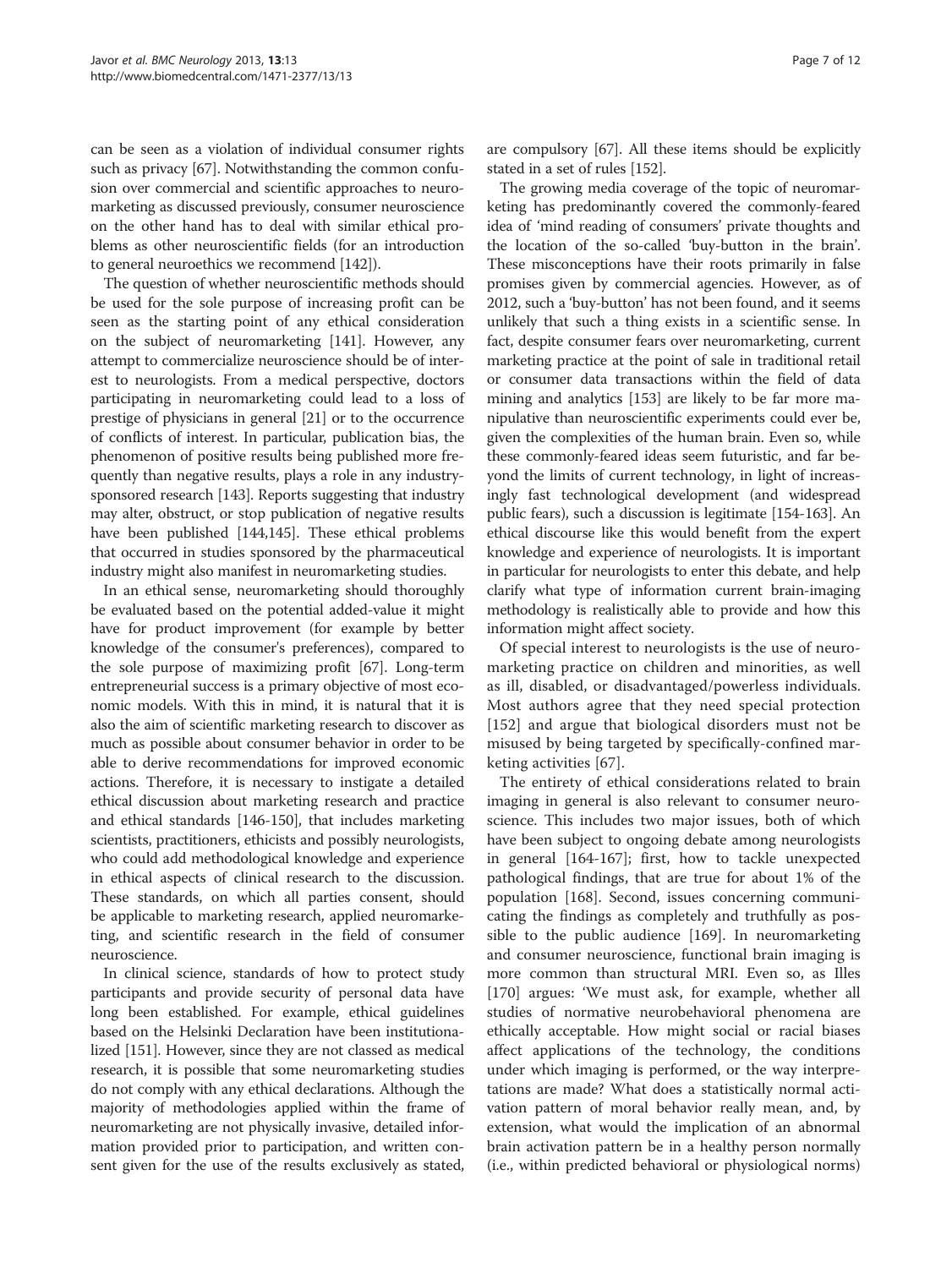performing a task that involves moral judgment, deception, or even sexual responsiveness.'

As a consequence of this ethical debate there are initiatives arising to attempt the creation of standards for the use of neurological methods in marketing. On the one hand, commercial suppliers of neuromarketing methods are, under the pressure of public attention, willing to accept the rules of academic research [[171](#page-11-0)] and on the other hand more and more researchers, like the group of Plassmann et al. [[20](#page-8-0)], publish recommendations for the academic community (e.g. avoid redundant and irrelevant information, employ rigorous experimental setups and establish standards). There are also initiatives establishing rules and guidelines for commercial neuromarketing studies. For instance, in 2011, ESOMAR published '36 questions to help commission neuroscience research' [\[172](#page-11-0)]. Another initiative to be mentioned here is the 'NMSBA Code of ethics for the application of neuroscience in business' published by NMSBA in 2012 [[173\]](#page-11-0). In addition to these initiatives, we propose the establishment of a registry of companies using neuroimaging in a commercial setting as well as an ethics committee, to take an oversight role regarding the studies run by these companies.

## Implications for neurologists

The ethical implications of neuromarketing and consumer neuroscience are important, because neurologists entering this field must have a basic knowledge in this area, due to the high media presence and possible public critique [\[174\]](#page-11-0). We argued earlier for a differentiated view, and proposed the terms 'neuromarketing' and 'consumer neuroscience', as there are both commercial and scientific applications of neuroscientific methods in a marketing context. With this in mind, it is interesting to note that a recently-published study reports that neurologists were favorable towards neuromarketing, and agreed upon it not being a manipulative way of selling unnecessary goods and services [\[175\]](#page-11-0). However, although most methods used in neuromarketing have a low risk profile, there is research emerging using more invasive forms of neurological methodology, such as transcranial magnetic or direct current stimulation [\[176,177](#page-11-0)]. As these instruments are frequently used in neurological research, we strongly believe that the entrance of neurologists to the ethical debate around neuromarketing would be beneficial. Disabled persons have already been identified as a group for target marketing [[178](#page-11-0)], and as such it only seems to be a matter of time until neurological patients come into focus in the same way. As we have shown in previous sections, several brain systems that are essentially regulating the reaction to key marketing tools such as brands and advertising are affected by neurological disorders. Therefore, neurological patients might show special

consumer vulnerability. To the best of our knowledge there is no empirical data as to how neurological patients react to marketing measures. The results of such studies could be very helpful in initiating an interdisciplinary discussion about a set of standards and codes of conduct for commercial marketing actions on our patients.

# Summary

Consumer neuroscience has gained considerable insights in basic functions of the human brain, through application of neuroscientific methods to marketing research questions. These findings have found a broad audience in the scientific community of economists, biologists and psychologists. There are also neurologists and psychiatrists involved in neuromarketing and consumer neuroscience, although the general medical neuroscientific community has only recently started to draw its attention to the findings of this field of research and how they can contribute to psychiatry [\[37](#page-8-0)].

The intention of this paper was to start a similar discussion in the neurological community. We think that especially the field of behavioral neurology could profit from collaboration with economists and marketing researchers, as the neurobiology of behavior is a common interest and there is theoretical evidence that behavioral symptoms of neurological diseases could affect consumer behavior and economic decision-making.

In this article we gave readers an introduction into scientific and commercial applications of neuroscientific methods in marketing. We argued for a differentiated terminology, naming commercial applications 'neuromarketing' and scientific applications 'consumer neuroscience'. Further, we identified a number of key areas where neurologists can gain further insights into the pathophysiology of neurological diseases and correlated behavioral symptoms through an examination of consumption behavior:

First, we think that studies using game paradigms could help to gain further insights into the underlying pathophysiology of pathological gambling in Parkinson's disease, frontotemporal dementia, epilepsy, and Huntington's disease.

Second, we identified compulsive buying as a common interest in neurology and consumer neuroscience. Paradigms commonly used in consumer neuroscience could be applied to patients suffering from Parkinson's disease and frontotemporal dementia to advance knowledge of this important behavioral symptom.

Third, trust research in the medical context lacks empirical behavioral and neuroscientific evidence. Neurologists entering this field of research could profit from the extensive knowledge of the biological foundation of trust that consumer neuroscientists have gained.

Fourth, neurologists could contribute significantly to the ethical debate about invasive methods in neuromarketing and consumer neuroscience. Further, neurologists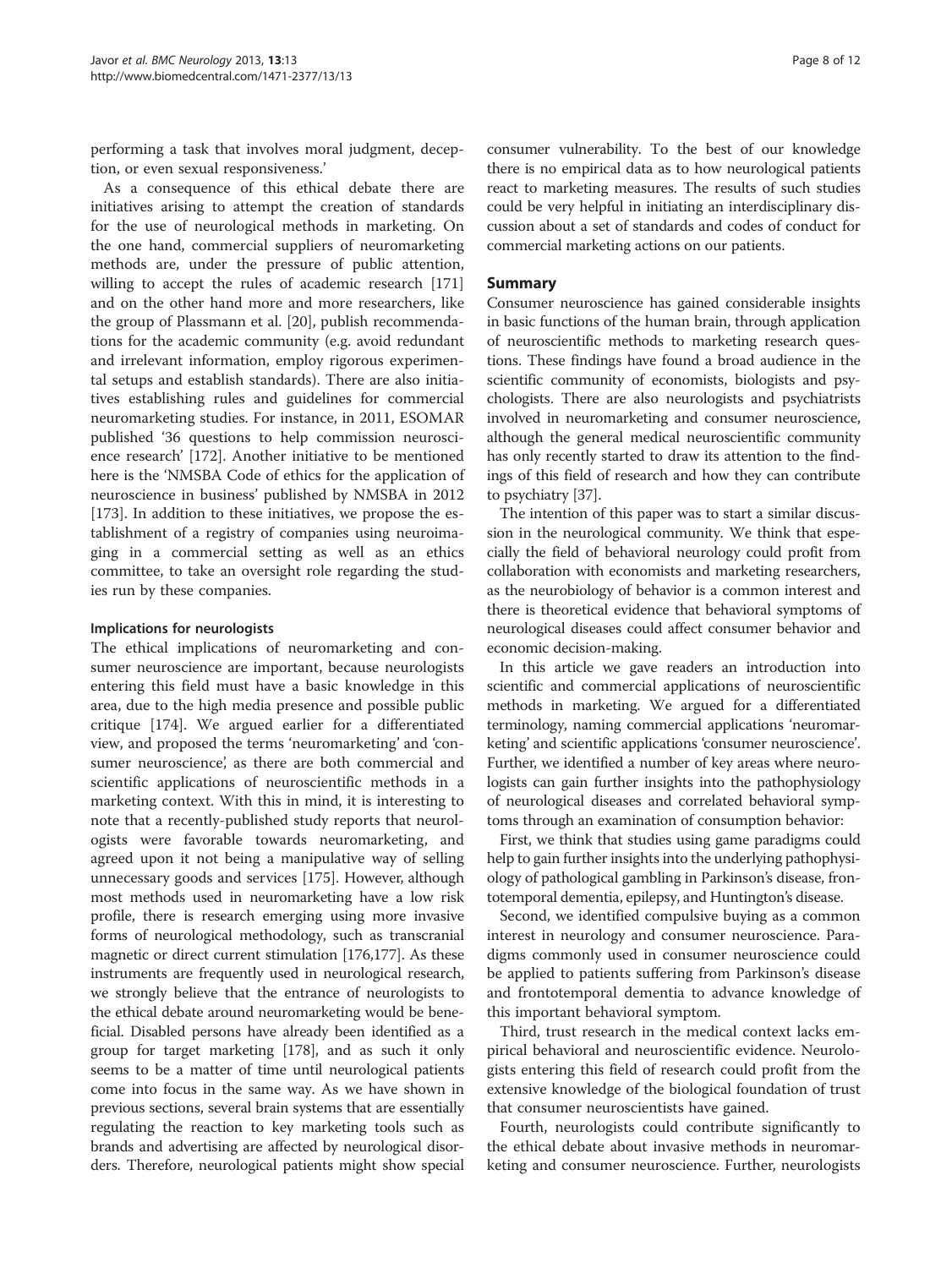<span id="page-8-0"></span>should investigate biological and behavioral reactions of neurological patients to marketing and advertising measures, as they could show special consumer vulnerability and be subject to target marketing.

**Endnotes**<br><sup>a</sup> The trust game involves two players each receiving an amount of money (i.e.  $10 \epsilon$ ). The rules are simple: Player one can freely decide how much of the given amount he wants to send to player 2. Every dollar sent is tripled. Player 2 can then decide how much of the tripled money to keep and how much to send back to Player 1. Classic game theory predicts that player 2 will not send any money back and therefore player 1 will not send any money in the first place. But this is not what was observed empirically. On average players sent 5.16\$ and counterparts reciprocated in about one third of the cases by sending back more than they received [[100](#page-10-0)].

#### Competing interests

The authors declare that they have no competing interests.

#### Authors' contributions

AJ elaborated the conception and the general structure of the manuscript and drafted it. MK was also involved in the conception, editing and drafting of the article. NL, LC and GR critically revised the draft and wrote parts of the manuscript. All authors have read and approved the final version of the manuscript.

#### Acknowledgements

We would like to thank the reviewers Professor Giovanni Berlucchi and Professor Ale Smidts for their excellent work in providing guidance on ways to enhance the manuscript.

#### Author details

<sup>1</sup>Department of Neurology and Psychiatry, Linz General Hospital, Krankenhausstrasse 9, 4021 Linz, Austria. <sup>2</sup>Department of Marketing Institute for Marketing Management, Vienna University of Economics and Business, Augasse 2-6, Vienna 1090, Austria. <sup>3</sup>Aston Business School, Aston University, Aston Triangle, Birmingham B4 7ET, United Kingdom.

#### Received: 6 August 2012 Accepted: 31 January 2013 Published: 6 February 2013

#### References

- 1. Frazzetto G, Anker S: Neuroculture. Nat Rev Neurosci 2009, 10:815-821.
- 2. Churchland PS: Neurophilosophy: toward a unified science of the mind. Cambridge, MA: MIT Press; 1986.
- 3. Ashbrook J: Neurotheology: the working brain and the work of theology. Zygon J Sci Theol 1984, 19:331-350.
- 4. Tallis R: Aping mankind: neuromania, darwinitis and the misrepresentation of humanity. London: Acumen; 2011.
- 5. Senior C, Lee N, Butler M: Perspective: organizational cognitive neuroscience. Orga Sci 2011, 22(3):804–815.
- 6. Camerer CF, Loewenstein G, Prelec D: Neuroeconomics: why economics needs brains. Scand J Econ 2004, 106(3):555–579.
- 7. Glimcher PW, Rustichini A: Neuroeconomics: the consilience of brain and decision. Science 2004, 306:447–452.
- 8. Zak PJ: Neuroeconomics. Philos Trans R Soc Lond B Biol Sci 2004, 359:1737–1748.
- Braeutigam S: Neuroeconomics-from neural systems to economic behaviour. Brain Res Bull 2005, 67:355–360.
- Fehr E, Fischbacher U, Kosfeld M: Neuroeconomic foundations of trust and social preferences: initial evidence. Am Econ Rev 2005, 95:346–351.
- 11. Kenning P, Plassmann H: NeuroEconomics: an overview from an economic perspective. Brain Res Bull 2005, 67:343–354.
- 12. Sanfey AG, Loewenstein G, McClure SM, Cohen JD: Neuroeconomics: crosscurrents in research on decision-making. Trends Cogn Sci 2006, 10:108–116.
- 13. Smidts A: Kijken in het brein: over de mogelijkheden van neuromarketing. Dutch: Inaugural Address Erasmus University: ERIM EIA-12-MKT; 2002.
- 14. Lee N, Chamberlain L: Neuroimaging and psychophysiological measurement in organizational research: an agenda for research in organizational cognitive neuroscience. Ann NY Acad Sci 2007, 1118:18–42.
- 15. Dawson ME, Schell AM, Filion DL: The electrodermal system. In Handbook of psychophysiology. Edited by Cacioppo JT, Tassinary LG, Bernston GG. Boston: Cambridge: University Press; 2000:200–223.
- 16. Ohme R, Reykowska D, Wiener D, Choromanska A: Analysis of neurophysiological reactions to advertising stimuli by means of EEG and galvanic skin response measures. J Neurosci Psychol Econ 2009, 2:21–31.
- 17. Glimcher PW, Camerer CF, Fehr E, Poldrack RA: Introduction: a brief history of neuroeconomics. In Neuroeconomics: decision making and the brain. Edited by Glimcher PW, Camerer CF, Fehr E, Poldrack RA. Amsterdam: Academic; 2009:1–12.
- 18. Reimann M, Schilke O, Weber B, Neuhaus C, Zaichkowsky J: Functional magnetic resonance imaging in consumer research: a review and application. Psychol Mark 2011, 28(6):608–637.
- 19. Lee N, Senior C, Butler MJR: The domain of organizational cognitive neuroscience: theoretical and empirical challenges. J Manag 2012, 38(4):921–931.
- 20. Plassmann H, Zoega Ramsoy T, Milosavljevic M: Branding the brain a critical review and outlook. J Consum Psychol 2012, 22:18–36.
- 21. Fisher CE, Chin L, Klitzman R: Defining neuromarketing: practices and professional challenges. Harv Rev Psychiatry 2010, 18(4):230–237.
- 22. Dumit J: Is it me or my brain? depression and neuroscientific facts. J Med Humanit 2003, 24:35–47.
- 23. Hubert M, Kenning P: A current overview of consumer neuroscience. J Consum Behav 2008, 7:272–292.
- 24. Singer E: They know what you want. New Sci 2004,
- 25. Thompson J: They don't just want your money, they want your brain. London Independent on Sunday 2005, .
- 26. Dias D: A , Buy Button' in your brain? National Post 2006,
- 27. Fullerton RA: "A virtual social H-bomb": the late 1950s controversy over subliminal advertising. Journal of Historical Research in Marketing 2010, 2(2):166–173.
- 28. Pratkanis AR, Greenwald AG: Recent perspectives on unconscious processing: still no marketing applications. Psychol Mark 1988, 5(4):339–355.
- 29. Lee N, Broderick AJ, Chamberlain L: What is neuromarketing? a discussion and agenda for future research. Int J Psychophysiol 2007, 63(2):199-204.
- 30. Becker WJ, Cropanzano R, Sanfey AG: Organizational neuroscience: taking organizational theory inside the neural black box. J Manag 2011, 37:933–961.
- 31. Herman S: Selling to the brain. Glob Cosmet Ind 2005, 173(5):64–66.
- 32. Huang G: The economics of brains. Technol Rev 1998, 108(5):74-76.
- 33. Lovel J: Nader group slams Emory for brain research. Chronicle: Atlanta Business; 2003.
- 34. Editorial. Brain scam? Nat Neurosci 2004, 7(10):1015.
- 35. Laybourne P, Lewi D: Neuromarketing: the future of consumer research? Admap 2005, 461:28-30.
- 36. Willingham DT, Dunn EW: What neuroimaging and brain localization can do, cannot do, and should not do for social psychology. J Personal Soc Psychol 2003, 85(4):662–671.
- 37. Sharp C, Monterosso J, Montague PR: Neuroeconomics: a bridge for translational research. Biol Psychiatry 2012, 72(2):87–92.
- 38. Shiv B, Fedorikhin A: Heart and mind in conflict: the interplay of affect and cognition in consumer decision making. J Consum Res 1999, 26:278–292.
- 39. Shiv B: Emotions, decisions, and the brain. J Consum Psychol 2007, 17(3):174–178.
- 40. Cohen JD: The vulcanization of the human brain: a neural perspective on interactions between cognition and emotion. J Econ Perspect 2005, 19(4):3–24.
- 41. American academy of neurology; [http://www.aan.com/globals/axon/assets/](http://www.aan.com/globals/axon/assets/2726.pdf) [2726.pdf](http://www.aan.com/globals/axon/assets/2726.pdf).
- 42. Lee N, Senior C, Butler MJR: Leadership research and cognitive neuroscience: the state of this union. Leadersh Q 2011, 23:213–218.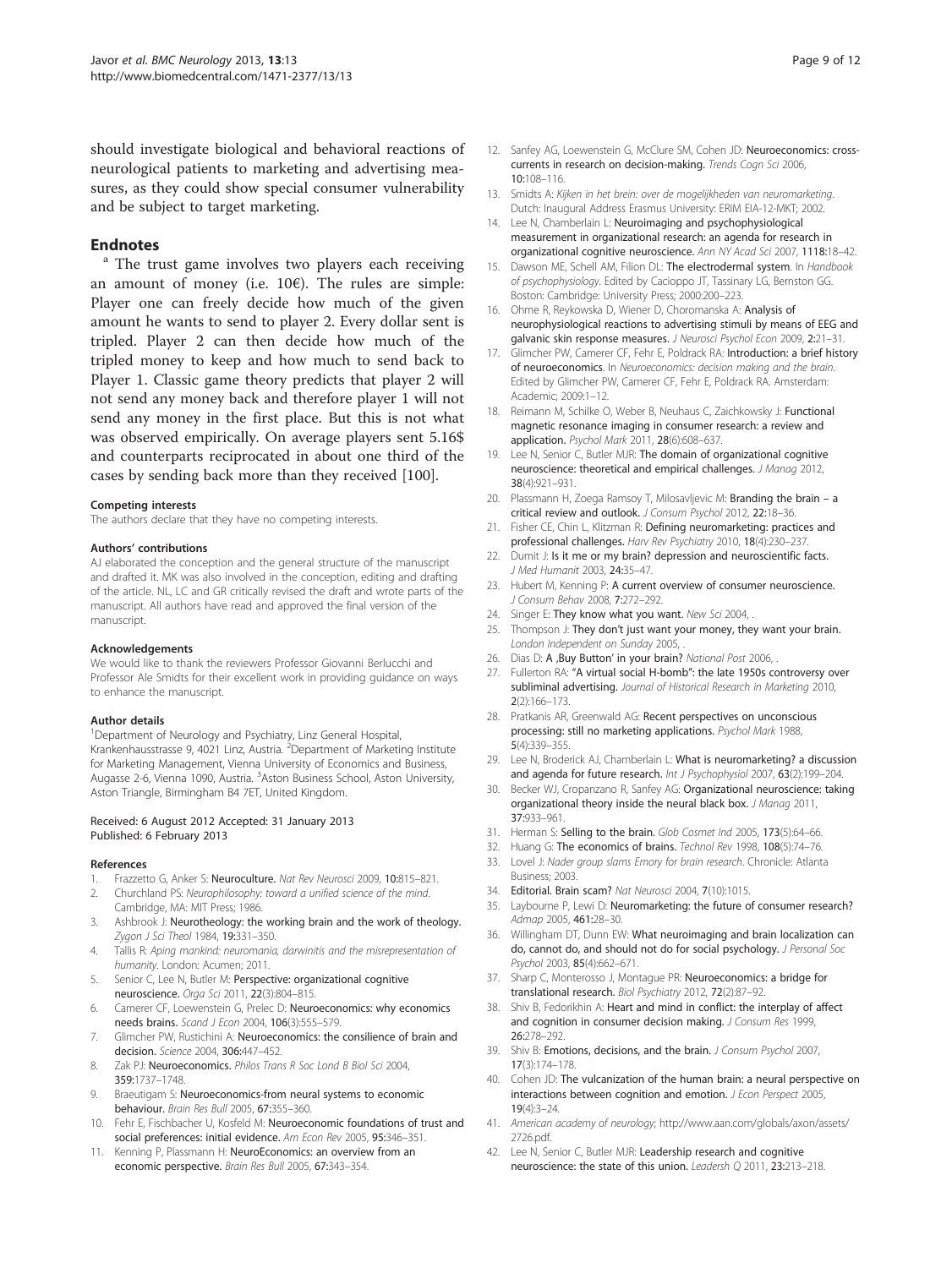- <span id="page-9-0"></span>43. Peterson RL: The neuroscience of investing: fMRI of the reward system. Brain Res Bull 2005, 67:391–7.
- 44. Spencer H: Principles of psychology. New York: Appleton Press; 1880.
- 45. Bechara A, Damasio AR: The somatic marker hypothesis: a neural theory of economic decision. Games and Economic Behavior 2005, 52:336–372.
- 46. Buchel C, Dolan RJ: Classical fear conditioning in functional neuroimaging. Curr Opin Neurobiol 2000, 10:219–233.
- 47. O'Doherty J, Kringelbach ML, Rolls ET, Hornak J, Andrews C: Abstract reward and punishment representations in the human orbitofrontal cortex. Nat Neurosci 2001, 4:95–102.
- 48. Ploghaus A, Tracey I, Gati JS, Clare S, Menon RS, Matthews PM, Rawlins JNP: Dissociating pain from its anticipation in the human brain. Science 1999, 284:1979–1981.
- 49. Rolls ET: The brain and emotion. Oxford: Oxford University Press; 1999.
- 50. Rolls ET: The orbitofrontal cortex and reward. Cereb Cortex 2000, 10:284–294.
- 51. Schultz W, Tremblay L, Hollerman JR: Reward processing in primate orbitofrontal cortex and basal ganglia. Cereb Cortex 2000, 10:272–283.
- 52. Schultz W, Dayan P, Montague RA: Neural substrate of prediction and reward. Science 1997, 275:1593–1599.
- 53. Erk S, Martin S, Walter H: Emotional context during encoding of neutral items modulates brain activation not only during encoding but also during recognition. NeuroImage 2005, 26(3):829-838.
- 54. Breiter HC, Aharon I, Kahneman D, Dale A, Shizgal P: Functional imaging of neural responses to expectancy and experience of monetary gains and losses. Neuron 2001, 30:619–639.
- 55. Gray JA: The neuropsychology of emotion and personality. In Cognitive neurochemistry. Edited by Stahl SM, Iversen SD, Goodman ED. Oxford: Oxford University Press; 1987:171–90.
- 56. Fournier S: Consumers and their brands: developing relationship theory in consumer research. J Consum Res 1998, 24:343–53.
- 57. Priester JR, Nayakankuppam D, Fleming MA, Godek J: The A2sc2 model: the influence of attitudes and attitude strength on consideration and choice. J Consum Res 2004, 30:574–84.
- 58. Park CW, MacInnis DJ, Priester J, Eisingerich AB, Iacobucci D: Brand attachment and brand attitude strength: conceptual and empirical differentiation of two critical brand equity drivers. J Mark 2010, 74:1-17.
- 59. Miller EK, Cohen JD: An integrative theory of prefrontal cortex function. Annu Rev Neurosci 2001, 24:167–202.
- 60. Ballard IC, Murty VP, Carter RM, MacInnes JJ, Huettel SA, Adcock RA: Dorsolateral prefrontal cortex drives mesolimbic dopaminergic regions to initiate motivated behavior. J Neurosci 2011, 31:10340–10346.
- 61. Fellows LK, Farah MJ: The role of ventromedial prefrontal cortex in decision making: judgment under uncertainty or judgment per se? Cereb Cortex 2007, 17:2669–2674.
- 62. Paulus MP, Frank LR: Ventromedial prefrontal cortex activation is critical for preference judgments. NeuroReport 2003, 14:1311–1315.
- 63. Santos JP, Seixas D, Brandão S, Moutinho L: Investigating the role of the ventromedial prefrontal cortex in the assessment of brands. Front Neurosci 2011, 5:77.
- 64. McClure SM, Li J, Tomlin D, Cypert KS, Montague LM, Montague PR: Neural correlates of behavioral preference for culturally familiar drinks. Neuron 2004, 44:379–87.
- 65. Prelec D, Loewenstein GF: The red and the black: mental accounting of savings and debt. Mark Sci 1998, 17:4-28.
- 66. Knutson B, Rick S, Wimmer GE, Prelec D, Loewenstein G: Neural predictors of purchases. Neuron 2007, 53:147–156.
- 67. Ariely D, Berns GS: Neuromarketing: the hope and hype of neuroimaging in business. Nat Rev Neurosci 2010, 11:284–292.
- 68. Erk S, Spitzer M, Wunderlich AP, Galley L, Walter H: Cultural objects modulate reward circuitry. NeuroReport 2002, 13:2499–2503.
- 69. Peterson RL: Insight the investor's brain: the power of mind over money. Hoboken: Wiley; 2007.
- 70. Plassmann H, Kenning P, Ahlert D: Why companies should make their customers happy: the neural correlates of customer loyalty. Adv Consum Res 2007, 34:735–739.
- 71. Deppe M, Schwindt W, Kugel H, Plassmann H, Kennig P: Nonlinear responses within the medial prefrontal cortex reveal when specific implicit information influences economic decision making. J Neuroimaging 2005, 15:171–182.
- 72. Schaefer M, Rotte M: Favorite brands as cultural objects modulate reward circuit. NeuroReport 2007, 18:141–145.
- 73. Plassmann H, O'Doherty J, Shiv B, Rangel A: Marketing actions can modulate neural representations of experienced pleasantness. Proc Natl Acad Sci USA 2008, 105:1050–1054.
- 74. Johnsrude IS, Owen AM, White NM, Xhao WV, Bohbot V: Impaired preference conditioning after anterior temporal lobe resection in humans. J Neurosci 2000, 20:2649–2656.
- 75. Kouider S, Dehaene S: Levels of processing during non-conscious perception: a critical review of visual masking. Philos Trans R Soc Lond B Biol Sci 2007, 362(1481):857–875.
- 76. Rangel A, Camerer C, Montague PR: A framework for studying the neurobiology of value-based decision making. Nat Rev Neurosci 2008, 9(7):545–556.
- 77. Klucharev V, Smidts A, Fernández G: Brain mechanisms of persuasion: how 'expert power' modulates memory and attitudes. SCAN 2008, 3:353–366.
- 78. Stallen M, Smidts A, Rijpkema M, Smit G, Klucharev V, Fernández G: Celebrities and shoes on the female brain: the neural correlates of product evaluation in the context of fame. J Econ Psychol 2010, 31:802–811.
- 79. American Psychiatric Association: Diagnostic and statistical manual of mental disorders (4th ed.). Washington, DC: American Psychiatric Association; 1994.
- 80. Voon V, Hassan K, Zurowski M, de Souza M, Thomsen T, Fox S, Lang AE, Miyasaki J: Prevalence of repetitive and reward-seeking behaviors in Parkinson's disease. Neurology 2006, 67:1254-1257.
- 81. Tippmann-Peikert M, Park JG, Boeve BF, Shepard JW, Silber MH: Pathologic gambling in patients with restless legs syndrome treated with dopaminergic agonists. Neurology 2007, 68:301–303.
- 82. Nakaaki S, Murata Y, Sato J, Shinagawa Y, Hongo J, Tatsumi H, Mimura M, Furukawa TA: Impairment of decision-making cognition in a case of frontotemporal lobar degeneration (FTLD) presenting with pathologic gambling and hoarding as the initial symptoms. Cogn Behav Neurol 2007, 20:121–125.
- 83. Cavanna AE, Mula M, Strigaro G, Servo S, Tota G, Barbagli D, Collimedaglia L, Viana M, Cantello R, Monaco F: Clinical correlates of pathological gambling symptoms in patients with epilepsy. Epilepsia 2008, 49:1460–1464.
- De Marchi N, Morris M, Mennella R, La Pia S, Nestadt G: Association of obsessive-compulsive disorder and pathological gambling with Huntington's disease in an Italian pedigree: possible association with Huntington's disease mutation. Acta Psychiatr Scand 1998, 97:62-65
- 85. Bergh C, Eklund T, Sodersten P, Nordin C: Altered dopamine function in pathological gambling. Psychol Med 1997, 27:473–475.
- 86. Grosset KA, Macphee G, Pal G, Stewart D, Watt A, Davie J, Grosset DG: Problematic gambling on dopamine agonists: not such a rarity. Mov Disord 2006, 21:2206–2208.
- 87. Reuter J, Raedler T, Rose M, Hand I, Gläscher J, Buechel C: Pathological gambling is linked to reduced activation of the mesolimbic reward system. Nat Neurosci 2005, 8:147–148.
- 88. Ross D, Sharp C, Vuchinich R, Spurrett D: Midbrain mutiny: the picoeconomics and neuroeconomics of disordered gambling. Cambridge, MA: The MIT Press; 2008.
- 89. Hollander E, Allen A: Is compulsive buying a real disorder, and is it really compulsive? (editorial). Am J Psychiatry 2006, 163:1670-1672.
- 90. Ridgway NM, Kukar-Kinney M, Monroe KB: An expanded conceptualization and a new measure of compulsive buying. J Consum Res 2008, 35:622–639.
- 91. Grant JE, Brewer JA, Potenza MN: The neurobiology of substance and behavioural addictions. CNS Spectr 2006, 11:924–30.
- 92. McKhann GM, Albert MS, Grossman M, Miller B, Dickson D, Trojanowski JQ: Clinical and pathological diagnosis of frontotemporal dementia: report of the work group on frontotemporal dementia and Pick's disease. Arch Neurol 2001, 58:1803–1809.
- 93. Lejoyeux M, Hourtané M, Adès J: Compulsive buying and depression. J Clin Psychiatry 1995, 56(1):38.
- 94. Nestler EJ, Carlezon WA Jr: The mesolimbic dopamine reward circuit in depression. Biol Psychiatry 2006, 59:1151-1159.
- 95. Raab G, Elger CE, Neuner M, Weber B: A neurological study of compulsive buying behaviour. J Consum Policy 2011, 34:401-413.
- 96. Pedersen CA: How love evolved from sex and gave birth to intelligence and human nature. J Bioecon 2004, 6:39-63.
- 97. Zak PJ, Knack S: Trust and growth. Econ J 2001, 111(470):295-321.
- 98. Coleman JS: Foundations of social theory. Cambridge, London: Harvard University Press; 1990.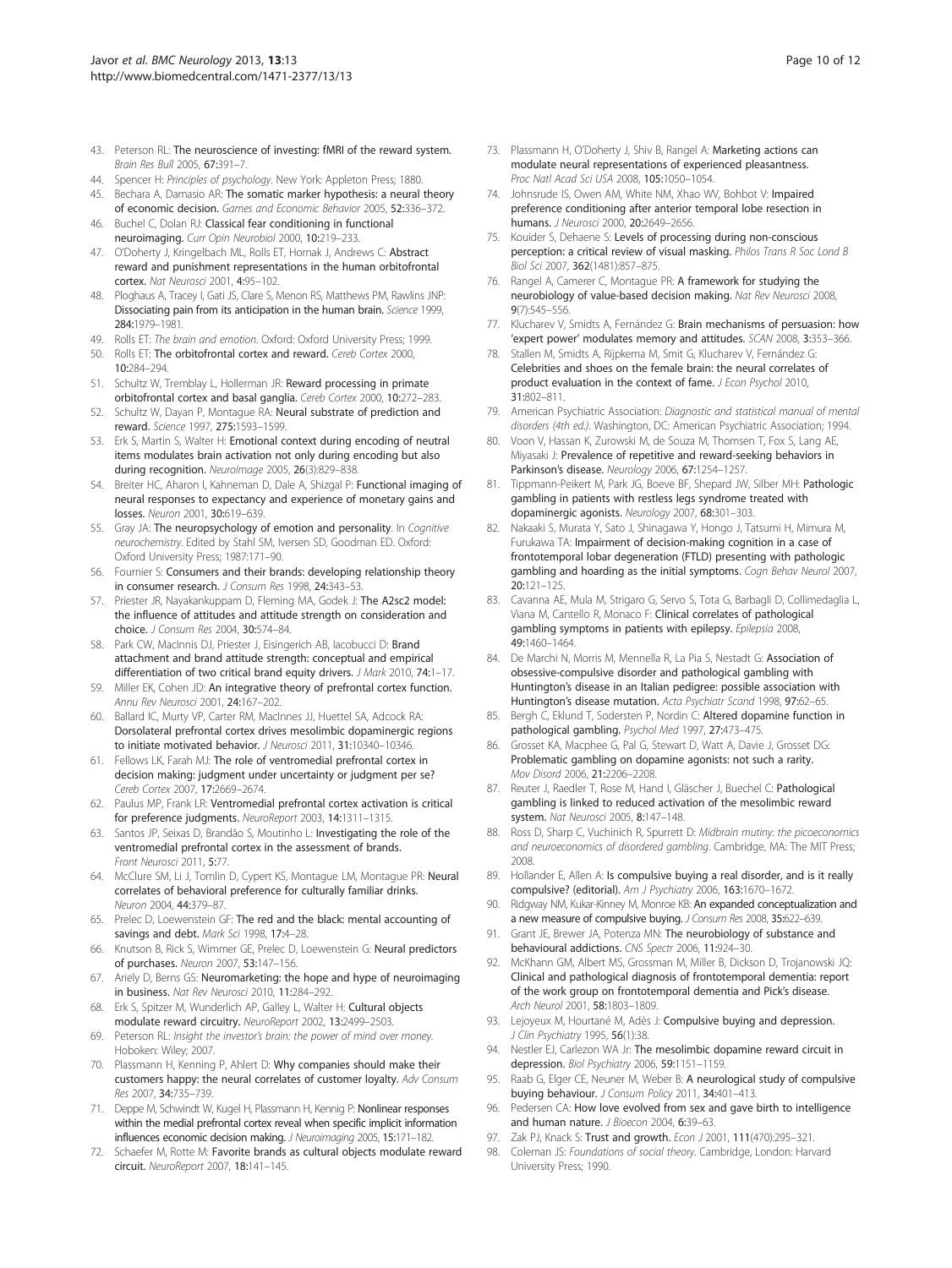- <span id="page-10-0"></span>99. Lewicki RJ, McAllister DJ, Bies RJ: Trust and distrust: new relationships and realities. Acad Manag Rev 1998, 23:438–458.
- 100. Berg J, Dickhaut J, McCabe K: Trust, reciprocity, and social-history. Games and Economic Behavior 1995, 10:122–142.
- 101. McCabe K, Smith V: A two person trust game played by naive and sophisticated subjects. Proc Natl Acad Sci USA 2002, 97:3777–3781.
- 102. Zak PJ, Kurzban R, Matzner WT: The neurobiology of trust. Annals of the NY Academy of Sciences 2004, 1032:224–227.
- 103. Fehr E: On the economics and biology of trust. J Eur Econ Assoc 2009, 7:235–266.
- 104. Riedl R, Javor A: The biology of trust: integrating evidence from genetics, endocrinology, and functional brain imaging. Journal of Neuroscience, Psychology, and Economics 2012, 5:63–91.
- 105. Winston JS, Strange BA, O'Doherty J, Dolan RJ: Automatic and intentional brain responses during evaluation of trustworthiness of faces. Nat Neurosci 2002, 5(3):277–283.
- 106. Baumgartner T, Heinrichs M, Vonlanthen A, Fischbacher U, Fehr E: Oxytocin shapes the neural circuitry of trust and trust adaptation in humans. Neuron 2008, 58:639–650.
- 107. King-Casas B, Tomlin D, Anen C, Camerer CF, Quartz SR, Montague PR: Getting to know you: reputation and trust in a two-person economic exchange. Science 2005, 308(5718):78–83.
- 108. Krueger F, McCabe K, Moll J, Kriegeskorte N, Zahn R, Strenziok M, Heinecke A, Grafman J: Neural correlates of trust. Proc Natl Acad Sci USA 2007, 104(50):20084–20089.
- 109. Frith U: Mind blindness and the brain in autism. Neuron 2001, 32:969–979.
- 110. Delgado MR, Frank RH, Phelps EA: Perceptions of moral character modulate the neural systems of reward during the trust game. Nat Neurosci 2005, 8(11):1611–1618.
- 111. Zak PJ, Kurzban R, Matzner WT: Oxytocin is associated with human trustworthiness. Horm Behav 2005, 48(5):522–527.
- 112. Kosfeld M, Heinrichs M, Zak PJ, Fischbacher U, Fehr E: Oxytocin increases trust in humans. Nature 2005, 435(7042):673–676.
- 113. Shahrokh DK, Zhang TY, Diorio J, Gratton A, Meaney MJ: Oxytocindopamine interactions mediate variations in maternal behavior in the rat. Endocrinology 2010, 151(5):2276–86.
- 114. Ikemoto S, Panksepp J: The role of nucleus accumbens dopamine in motivated behavior: a unifying interpretation with special reference to reward-seeking. Brain Res Rev 1999, 31:6–41.
- 115. Stallen M, De Dreu CKW, Shalvi S, Smidts A, Sanfey AG: The herding hormone: Oxytocin stimulates in-group conformity. Psychol Sci 2012, 23(11):1288–1292.
- 116. DeDreu CKW, Greer LL, Handgraaf MJJ, Shalvi S, Van Kleef GA, Baas M, et al: The neuropeptide oxytocin regulates parochial altruism in intergroup conflict among humans. Science 2010, 328:1408–1411.
- 117. De Dreu CKW, Shalvi S, Greer LL, Van Kleef GA, Handgraaf MJ: Oxytocin motivates non-cooperation in intergroup conflict to protect vulnerable in-group members. PLoS One 2012, 7(11):e46751. doi:[10.1371/journal.](http://dx.doi.org/10.1371/journal.pone.0046751) [pone.0046751.](http://dx.doi.org/10.1371/journal.pone.0046751)
- 118. Takahashi T, Ikeda K, Ishikawa M, Kitamura N, Tsukasaki T, Nakama D, Kameda T: Interpersonal trust and social stress-induced cortisol elevation. NeuroReport 2005, 16:197–199.
- 119. Alesina A, La Ferrara E: Who trusts others? Journal of Public Economic 2002, 85:207–234.
- 120. Riedl R, Hubert M, Kenning P: Are there neural gender differences in online trust? an fMRI study on the perceived trustworthiness of ebay offers. MIS Q 2010, 34:397–428.
- 121. Cosgrove KP, Mazure CM, Staley JK: Evolving knowledge of sex differences in brain structure, function, and chemistry. Biol Psychiatry 2007, 62(8):847–855.
- 122. Zak PJ, Borya K, Matzner WT, Kurzban R: The neuroeconomics of distrust: sex differences in behavior and physiology. Am Econ Rev 2005, 95:360–363.
- 123. Lau G, Lee S: Consumers' trust in a brand and the link to brand loyalty. J Mark-Focus Manag 1999, 4:341–70.
- 124. Chaudhuri A, Holbrook MB: The chain of effects from brand trust and brand affect to brand performance: the role of brand loyalty. J Mark 2001, 65:81–93.
- 125. Pavlou PA: Consumer acceptance of electronic commerce: integrating trust and risk with the technology acceptance model. Int J Electron Commer 2003, 7:101–134.
- 126. Gefen D: Reflections on the dimensions of trust and trustworthiness among online consumers. Database 2002, 33:38–53.
- 127. Dimoka A: What does the brain tell us about trust and distrust? evidence from a functional neuroimaging study. MIS Q 2010, 34:373-396.
- 128. Morgan RM, Hunt SD: The commitment-trust theory of relationship marketing. J Mark 1994, 58:20–38.
- 129. Das K: Relationship marketing research (1994–2006): an academic literature review and classification. Marketing Intelligence and Planning 2009, 27(3):326–363.
- 130. Rilling JK, Sanfey AG: The neuroscience of social decision-making. Annu Rev Psychol 2011, 62:23–48.
- 131. Lee YY, Lin JL: The effects of trust in physician on self-efficacy, adherence and diabetes outcomes. Soc Sci Med 2009, 68:1060–1068.
- 132. Nguyen GC, Laveist TA, Harris ML, Datta LW, Bayless TM, Brant SR: Patient trustin-physician and race are predictors of adherence to medical management in inflammatory bowel disease. Inflamm Bowel Dis 2009, 15:1233–1239.
- 133. Thom DH, Campbell B: Patient-physician trust: an exploratory study. J Fam Pract 1997, 44:169–76.
- 134. Thom DH, Ribisl KM, Stewart AL, Luke DA: Validation of a measure of patients' trust in their physician: the trust in physician scale. Med Care 1999, 37:510–17.
- 135. Safran DG, Taira DA, Rogers WH, Kosinski M, Ware JE, Tarlov AR: Linking primary care performance to outcomes of care. J Fam Pract 1998, 47:213–20.
- 136. Thom DH, Stanford Trust Study Physicians: Physician behaviors that predict patient trust. J Fam Pract 2001, 50:323-328.
- 137. Gibbons J, McHugh P: Plasma cortisol in depressive illness. J Psychiatry Res 1962, 1:162–171.
- 138. Sheline YI: 3D MRI studies of neuroanatomic changes in unipolar major depression: the role of stress and medical comorbidity. Biol Psychiatry 2000, 48:791–800.
- 139. Smith NC, Cooper-Martin E: Ethics and target marketing: the role of product harm and consumer vulnerability. J Mark 1997, 61(3):1–20.
- 140. Sillup GP, Porth SL: Ethical issues in the pharmaceutical industry: an analysis of US newspapers. International Journal of Pharmaceutical and Healthcare Marketing 2008, 2(3):163–180.
- 141. Madan CR: Neuromarketing: the next step in market research? Eureka 2010, 1(1).
- 142. Farah MJ: Neuroethics: the practical and the philosophical. Trends Cogn Sci 2005, 9:34-40.
- 143. Bekelman JE, Li Y, Gross CP: Scope and impact of financial conflicts of interest in biomedical research. JAMA 2003, 289:454–65.
- 144. Rennie D: Thyroid storm. JAMA 1997, 277:1238–1243.
- 145. Bodenheimer T: Uneasy alliance: clinical investigators and the pharmaceutical industry. N Engl J Med 2000, 342:1539–1544.
- 146. Murphy PE: Ethics in advertising: review, analysis, and suggestions. Journal of Public Policy & Marketing 1998, 17(2):316–319.
- 147. Laczniak GR: Marketing ethics: onward toward greater expectations. Journal of Public Policy & Marketing 1993, 12(1):91–96.
- 148. Robin DP, Reidenbach RE: Searching for a place to stand: toward a workable ethical philosophy for marketing. Journal of Public Policy & Marketing 1993, 12(1):97–105.
- 149. Gaski JF: Does marketing ethics really have anything to say? a critical inventory of literature. Journal of Business Ethics 1999, 18:315–334.
- 150. Brinkmann J: Business and marketing ethics as professional ethics. Concepts, approaches and typologies. Journal of Business Ethics 2002, 41:159–177.
- 151. World Medical Association: Helsinki declaration; [http://www.wma.net/en/](http://www.wma.net/en/30publications/10policies/b3/index.html) [30publications/10policies/b3/index.html.](http://www.wma.net/en/30publications/10policies/b3/index.html)
- 152. Murphy ER, Illes J, Reiner PB: Neuroethics of neuromarketing. J Consum Behav 2008, 7:293–302.
- 153. New York times; [http://www.nytimes.com/2012/06/17/technology/acxiom](http://www.nytimes.com/2012/06/17/technology/acxiom-the-quiet-giant-of-consumer-database-marketing.html?pagewanted=all)[the-quiet-giant-of-consumer-database-marketing.html?pagewanted=all.](http://www.nytimes.com/2012/06/17/technology/acxiom-the-quiet-giant-of-consumer-database-marketing.html?pagewanted=all)
- 154. Kulynych J: Legal and ethical issues in neuroimaging research: human subjects protection, medical privacy, and the public communication of research results. Brain Cogn 2002, 50:345–357.
- 155. Tovino SA: Functional neuroimaging and the law: trends and directions for future scholarship. Am J Bioeth 2007, 7:44–56.
- 156. Tovino SA: The confidentiality and privacy implications of functional magnetic resonance imaging. J Law Med Ethics 2005, 33:844–850.